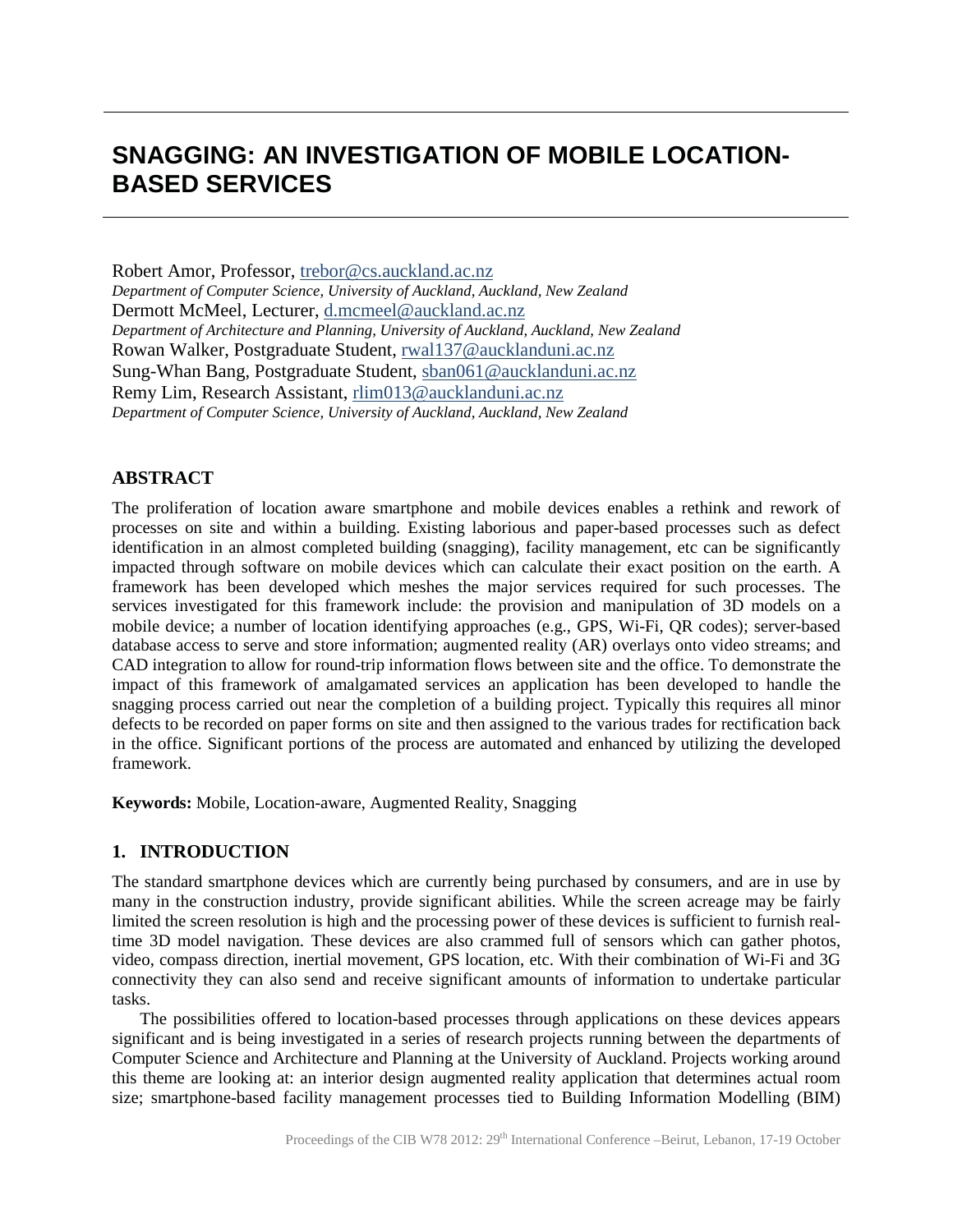models; a digital field-note collaboration system (McMeel and Amor 2011); and this project which is making the snagging process location aware.

The main technologies required to augment location-based processes are described below and then the requirements and implementation of the ARchi system which supports the snagging process are outlined in sections 2 and 3. Section 4 discusses the next steps to validate the developed system and is followed by conclusions and future work for this project.

#### **1.1 The snagging process**

The snagging process occurs towards the end of a construction process as a visual inspection of the constructed entity prior to handover and final sign-off. During this process the project manager, or architect, will walk through the completed building identifying minor defects, unsatisfactory work, and incomplete work. Many of the identified items are likely to be relatively minor (e.g., a cracked window, switches not square, paint scrapes, etc), though major issues may also be identified. The end of the process will be a snag list (or punch list in US parlance) with all identified items ready to be allocated to the particular trade or contractor to rectify. This paper-based process typically results in hundreds of items to be managed prior to the handover of any building and requires a significant coordination of tradespeople and contractors to ensure a satisfactory building ready for handover.

There have been a number of applications created to automate the snagging process, with a range of applications appearing for smartphone and mobile devices (e.g., in the iTunes  $(2012)$  store one can find the following applications: SnagR, Defects, PunchLists, dfectx, SiteWorks, Newforma Punch List, etc). Many of these applications purely automate the paper-based process for noting and managing the remedy of snags on site, though often with the capability to capture photos of the snag. Some of the applications now link with BIM data to allow the specification of the location of a snag directly on a plan for enhanced communication back to the contractors and tradespeople. However, these applications do not take advantage of the nascent ability of smartphones and mobile devices to determine their location on the earth, and hence their location in a building at the time a snag is identified.

#### **1.2 Augmented Reality (AR)**

Augmented Reality (AR) sits next to reality on the virtuality spectrum with its ability to take real world input and overlay it with computer generated information. It is this ability to enhance reality with 'invisible' information which has raised significant interest in the A/E/C industries where many processes are location-based and deal with products, services, and information which are not visible to the human eye (e.g., location of bracing in a completed wall, design parameters of systems in the building).

While a wide variety of technologies have been developed for AR (Carmigniani et al 2011, van Krevelen and Poelman 2010, Costanza and Fjeld 2009) a large portion of these are not suitable for on-site activities. For example, with devices that must be tethered to a computer, that require tracking systems to be preinstalled, or require delicate specialist hardware that would not survive a construction site. Significant research has also been undertaken in construction as to the benefits that AR might offer (Schall 2009, van Berlo et al 2009, Behzadan et al 2008, Izkara et al 2007), though often also with fairly specialized equipment which would not seem well suited to a construction site.

For this research project we were interested in utilizing technology which would be readily available to the professionals who are on site and would be able to withstand site conditions. As mobile phones are owned and used by the majority of workers on-site this technology, in the form of smartphones, was identified as well suited for the project. New smartphones have significant computational power, relatively low power consumption, sufficient screen size, low weight, and an affordable price (McMeel 2009, Izkara et al 2007) which make them a suitable technology.

AR has been demonstrated as a technology which can allow interaction with a BIM (van Berlo et al 2009) which is of particular interest in regards to visualizing construction projects in 3D as well as in 2D plan view. The ability to communicate in 3D is seen by many (e.g., Eastman et al 2011) as helping to bring construction information and processes to a wider audience (even through to lay people).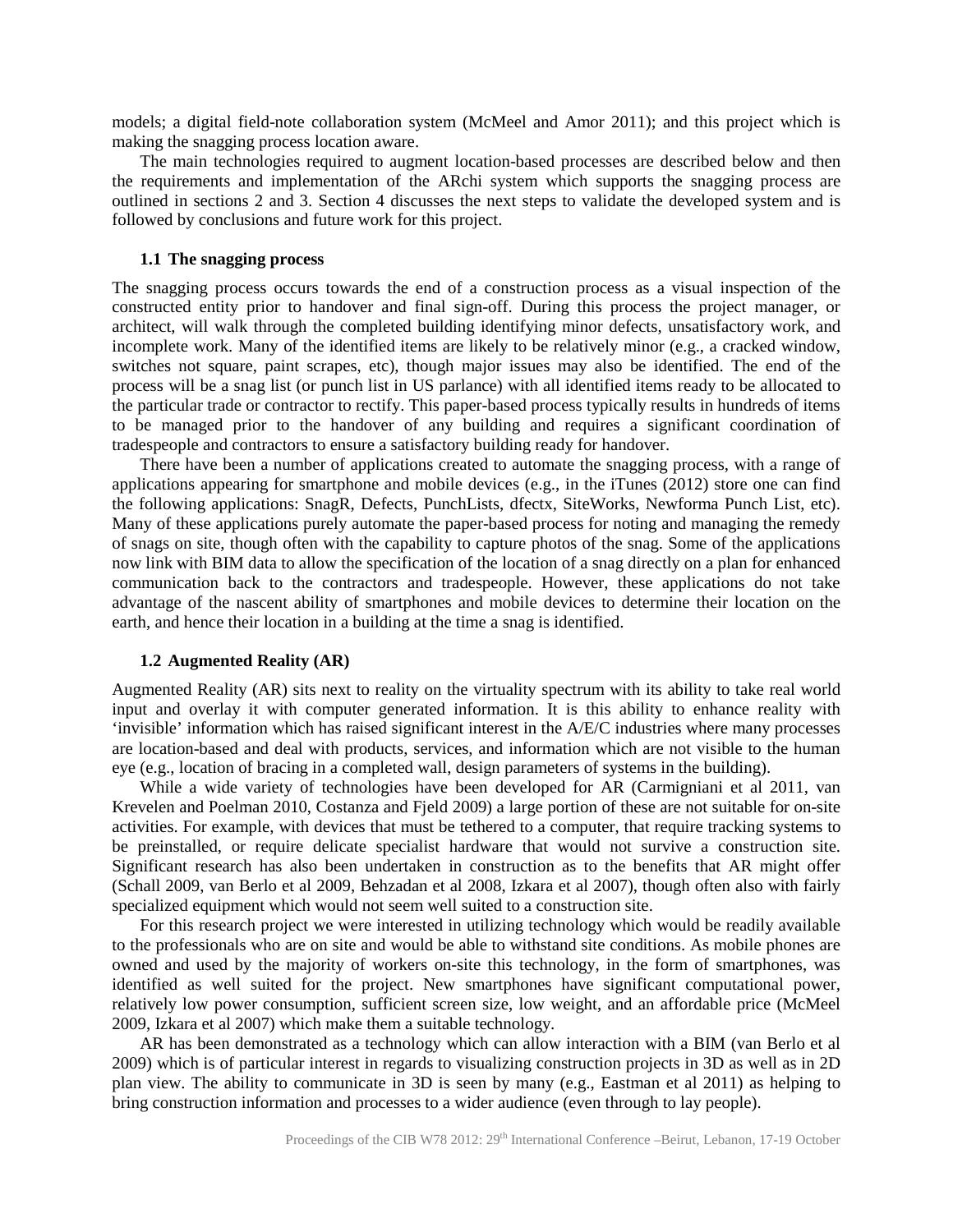#### **1.3 Location-based services**

With smartphones incorporating location finding abilities it is worth considering the extra functionality which can be introduced to mobile applications which utilize this service. However, the traditional GPS location services are not well suited to many construction processes as signal strength drops quickly as one moves deeper into a building, and also working between buildings where the number of visible satellites is low also introduces error. For example, in tests around the buildings at the University of Auckland we identified location errors of up to 120m in some circumstances. Certainly of too large a magnitude to provide room-level location in a building. However, a range of alternate location identification technologies exist with varying levels of quality and ability to work in specific environments. A classification of technologies and their parameters is shown in Table 1 (Carmigniani et al. 2011). Research around frameworks which will mix and match a range of services depending upon what is available at a particular location (e.g., Ficco and Russo 2009) provides a likely pathway for supporting construction processes.

| Technology            | Range (m)  | Setup time (hr) | Precision (mm) | Time(s)  | Environment   |
|-----------------------|------------|-----------------|----------------|----------|---------------|
| Optical: marker-based | 10         | $\bf{0}$        | 10             | $\infty$ | in/out        |
| Optical: markerless   | 50         | $0 - 1$         | 10             | $\infty$ | in/out        |
| Optical: outside-in   | 10         | 10              | 10             | $\infty$ | $\mathbf{in}$ |
| Optical: inside-out   | 50         | $0 - 1$         | 10             | $\infty$ | in/out        |
| <b>GPS</b>            | $\infty$   | $\bf{0}$        | 5000           | $\infty$ | out           |
| WiFi                  | 100        | 10              | 1000           | $\infty$ | in/out        |
| Accelerometer         | 1000       | $\bf{0}$        | 100            | 1000     | in/out        |
| Magnetic              |            |                 |                | $\infty$ | in/out        |
| Ultrasound            | 10         |                 | 10             | $\infty$ | $\mathbf{in}$ |
| <b>Inertial</b>       |            | $\Omega$        |                | 10       | in/out        |
| Hybrid                | 30         | 10              |                | $\infty$ | in/out        |
| <b>UWB</b>            | $10 - 300$ | 10              | 500            | $\infty$ | $\mathbf{in}$ |
| RFID: active          | $20 - 100$ | when needed     | 500            | $\infty$ | in/out        |
| RFID: passive         | $0.05 - 5$ | when needed     | 500            | $\infty$ | in/out        |

Table 1: Parameters of location services (Carmigniani et al 2011).

#### **2. ARCHI REQUIREMENTS**

The main aim in this project was to investigate the infrastructure that would be needed to support computerized construction processes that were location aware. The interest in this question coming from the proliferation of mobile devices which support location identification within the construction professions.

The snagging process was chosen as the most suitable test for such an infrastructure as it combines the majority of the location aspects we were interested in exploring. Snags have a very specific location within a building and are linkable to specific objects in a BIM model. The snag information collected needs to be distributed to many participants on a project requiring communication on and off site. The professionals tasked with rectifying a snag need to navigate to the correct position on site when they undertake their tasks. The information collated for a snag is fairly small (requiring a small amount of typing) and can be augmented with photographic evidence. These attributes of the snagging process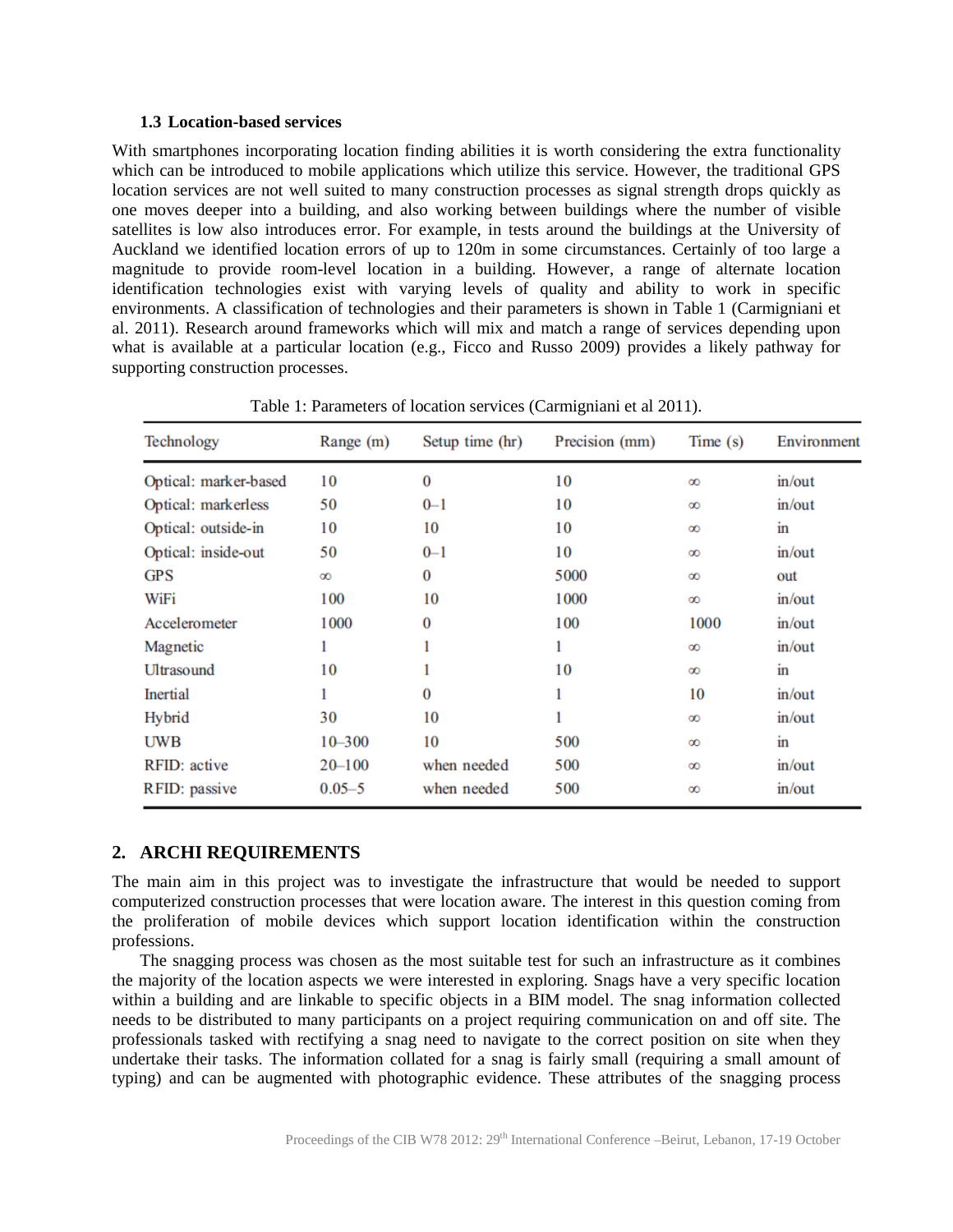seemed to make it ideal as a case study for the location-based infrastructure we were investigating. The main requirements of ARchi were considered in the following areas.

## **2.1 Augmented Reality**

The Augmented Reality (AR) capabilities required for onsite services push the boundaries of current consumer-level smartphones, with large building and site models needing to be rendered on the real-time video stream of the device. As well as the speed of rendering there is a need to ensure an accurate positioning of the virtual model onto the video stream to ensure a correct match between the real and virtual worlds. Given the size of models there will be some need to manage partial models and loading and unloading of these models as users navigate the site. The AR environment will need to allow the selection of an individual objects in a scene and to associate information with the object, or retrieve and display information about the object in the AR view.

## **2.2 Location services**

Accurately determining a person's position on site or in a building through a consumer-level mobile device is the novel ability which benefits a significant number of processes on site. This enables identification of particular objects in the site and also navigation to these objects from any other point on site. A large number of location services are available, each of which has particular quality attributes (as in Table 1). As it is likely that several of these techniques will be available on each site we need a framework which can mix and match techniques to the particular location and need of a mobile service. As we are never likely to get a perfect match between actual and calculated locations it will also be necessary to allow the user to rectify the calculated location to match their actual location.

# **2.3 BIM**

For location-based services there is a need to have detailed models of the site and building which will be navigated during the process. Typically this will be modeled in a BIM, CAD, or GIS system and needs to be provisioned onto the mobile device. For a number of services the ability to access partial models of a building for different domains is also important. For many processes, being able to maintain a bidirectional connection between the mobile system and the originating modeling system is also beneficial. For example, being able to see which BIM objects are affected by snags at the architect's office. This requires objects to be uniquely identified and linked between the mobile system and the originating BIM, CAD, or GIS system.

## **2.4 Information ecosystem**

As the full set of systems which could be usefully connected to a location-based service cannot be determined up front, but is known to be large, it is beneficial to provide an open ecosystem which can be easily accessed by any tool. To support such an information ecosystem we specify a client-server architecture accessible over an IP connection as this works well with smartphone capabilities. The various types of data required for the application are served by a relational database which is available through a specific API on the server. This database can also provision its data in various formats to suit the needs of secondary applications (e.g., a CSV feed, or in XML).

## **2.5 Snagging process requirements**

While the previous sections discuss requirements which are generic to a mobile location-based process there are a few requirements for the actual snagging process itself. A specific requirement for electronic snagging is that photos of the snag are able to be captured on site and stored alongside the snag specific data (this ability would also be useful in a number of other site-based processes). The snag specific data must also be collected and presented in the user interface and follows a fairly standardized format.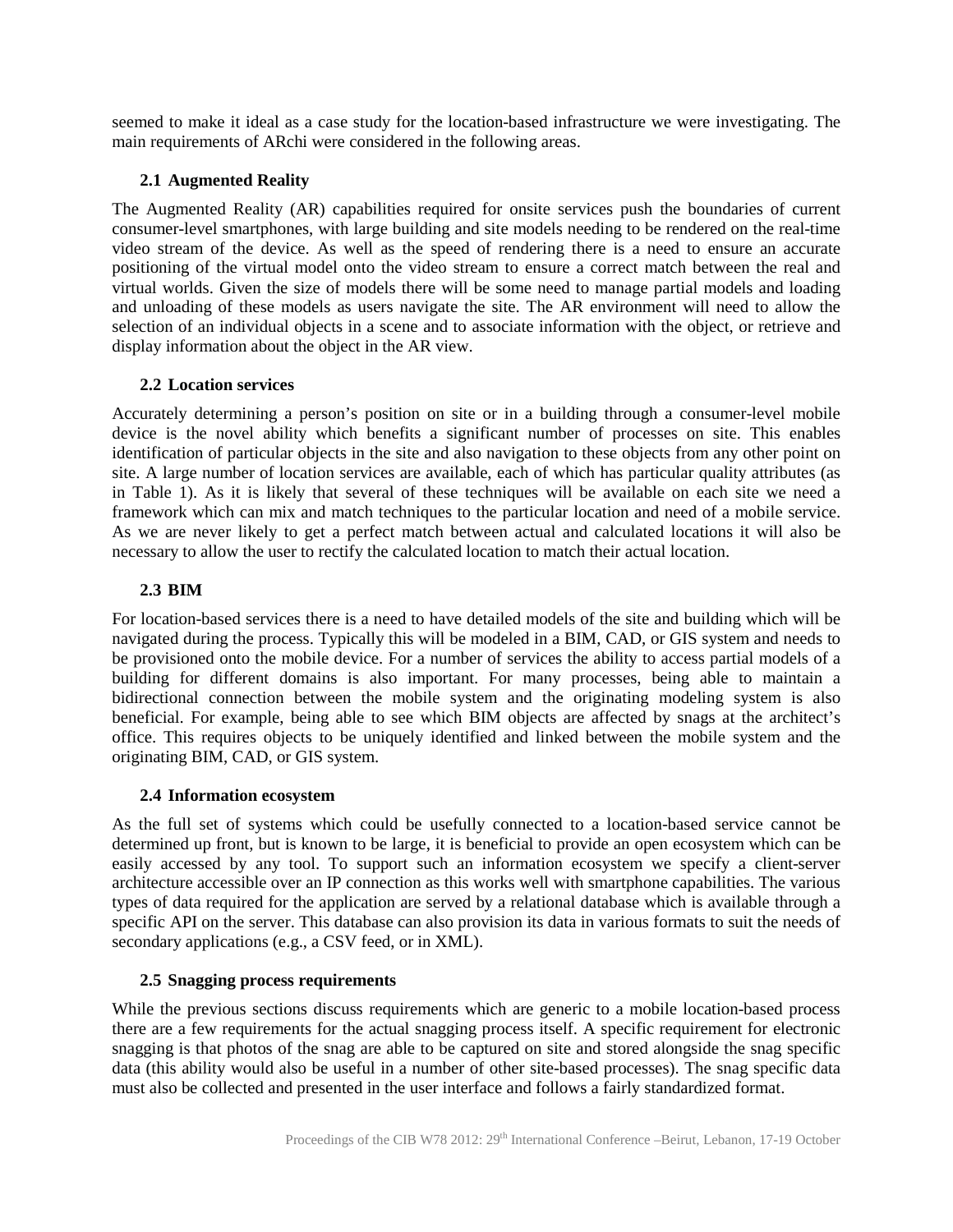## **3. ARCHI IMPLEMENTATION**

Over two years research students have worked on aspects of the ARchi system and crafted solutions to the various requirements of the system. Figure 1 shows the high-level system architecture employed in ARchi which comprises three tiers of services. The ARchi application for mobile devices on site is the user interface to provide the Augmented Reality (AR) environment which visualizes the BIM data (see Figure 3), allows for the management of snags (see Figures 2, 3, and 5), and collates raw position data. The server tier holds all data related to snags and the workflow currently in place around a snag. It also provisions BIM data as a 3D model and provides a positioning service based on location information fed from the mobile device. The office tier comprises application specific extensions which allow ARchi server connections to be established and information to be traded between the server and the central office application (see Figure 4).

Here we will look at how the ARchi system can be deployed differently on a smartphone and an iPad, to capitalize on the different strengths of the individual device interface possibilities. We will focus on an augmented reality smartphone implementation that manages snags by linking digital 3D models to a tag located in a real space; an iPad implementation that facilitates snag management while navigating a virtual building; server-end data storage and access; and a Revit add-on for importing snag information back into a BIM. The results of these implementations are discussed below.



Figure 1: ARchi system architecture

#### **3.1 AR abilities**

AR interactions are well supported by the various open toolkits which are available (e.g., ARtoolkit), providing for recognition of tags and alignment of images with geo-located tags (see Figure 2). The tag recognition ability was found to vary considerably dependent upon the lighting conditions around the tag and the distance and angle of the smartphone in relation to the tag.

The provision of 3D models on a smartphone can be supported in many of the toolkits. However, as described by Boeykens (2011), game deployment environments such as Unity3D allow for sophisticated provisioning of 3D models onto a smartphone. We utilized Unity3D to develop a process for publication of segmented BIM models from Revit onto a mobile device, in this case an iPad. The segmentation of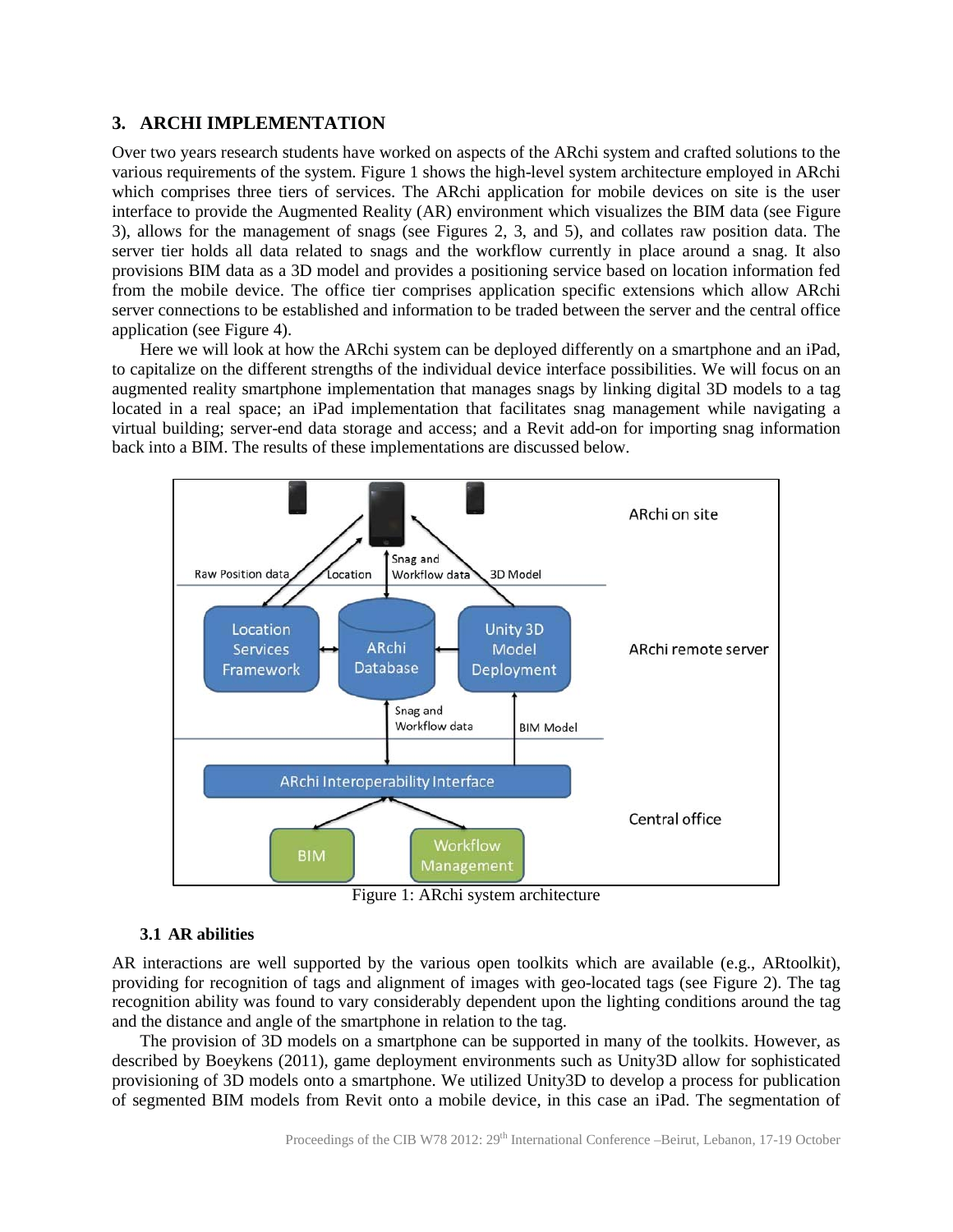models was to ensure that the device's memory constraints did not interfere with the ability to navigate a complete 3D model. By specifying triggers on specific locations in the 3D model that allow transitions between storeys in a building (e.g., stairs and lifts) we were able to load and unload a complete storey of the model as the user moved up and down in the model. While Boeykens (2011) identified that Unity3D allowed for the management of textures in a BIM model through to the mobile environment we still experienced difficulties in ensuring a smooth transition of anything apart from plastic colours in the models that were published to the smartphones.

Alignment of the 3D model to tags within the smartphone view was well supported by the open AR toolkits, though the refresh speed of the model display was not sufficient to keep up with normal movement of the smartphone by a user on location.



Figure 2: Tag detection leading to BIM model overlay and Snag information



Figure 3: Navigation and management of snags within a 3D model on the ARchi iPad implementation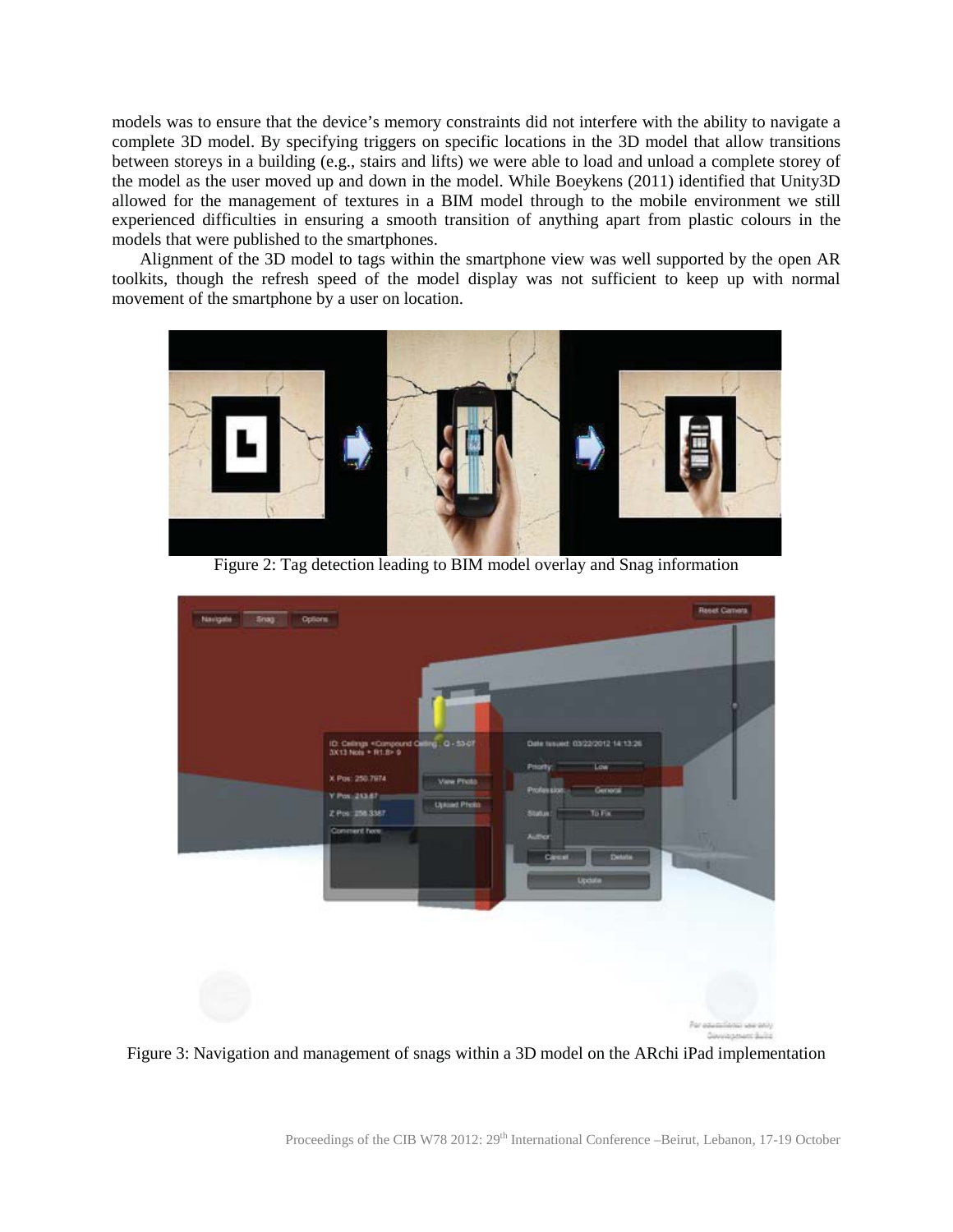With the client-server architecture described in Section 3.4 it was possible for the snagging application to both create new snags in the database for use by other downstream applications, and to query the database to provide the user with up-to-date information on the status of work on any snag visible on the site.

#### **3.2 Location services**

The provision of an accurate location within a building proved to be the most problematic aspect of the project. As already identified, the use of GPS services within a building was highly inaccurate and other location services required significant setup to ensure accuracy (e.g., approximately 3m accuracy with Wi-Fi but only after all Wi-Fi routers were mapped in a building). Where tags were identified by the smartphone there was 100% accuracy as the BIM model could be interrogated to find the position to within a millimeter of the recognized tag. However, for the snagging process the density of tags did not allow for a tag to be in the smartphone field of view at all times.

Figure 3 demonstrates the ability of the ARchi iPad implementation to highlight objects from the BIM model based on an identified tag. The information box appears automatically upon selection revealing details about the object and snag. If the user changes information and presses 'Update' the snag is immediately updated on the server-end database. As long as the correct geo-location information was provided when publishing the BIM model through to ARchi (e.g., north point, reference point on the building, scale, etc) it is possible to use the ARchi Revit add-on to import snag data back into the BIM (Figure 4).

As the user's actual position could not be identified to within a unique space in the model it was necessary to provide the user with controls to move the estimated position to their actual position prior to specifying the location of a new snag. In Figure 3 the user controls for performing this navigation are visible at the bottom left and right of the screen. Once this real location was determined it was then possible to associate a snag's entry with a BIM object and hence accurately locate it within the model.

As a tag is accurately located within a BIM model it then becomes possible to provide guidance to a user to navigate through a building to the location of a snag. Both 2D and 3D models were tested for such navigation with a user preference for 2D plan views for this navigation process (such as provided by Google maps).



Figure 4: Snag objects introduced into the BIM system (Revit) from the server-end with our proprietary add-on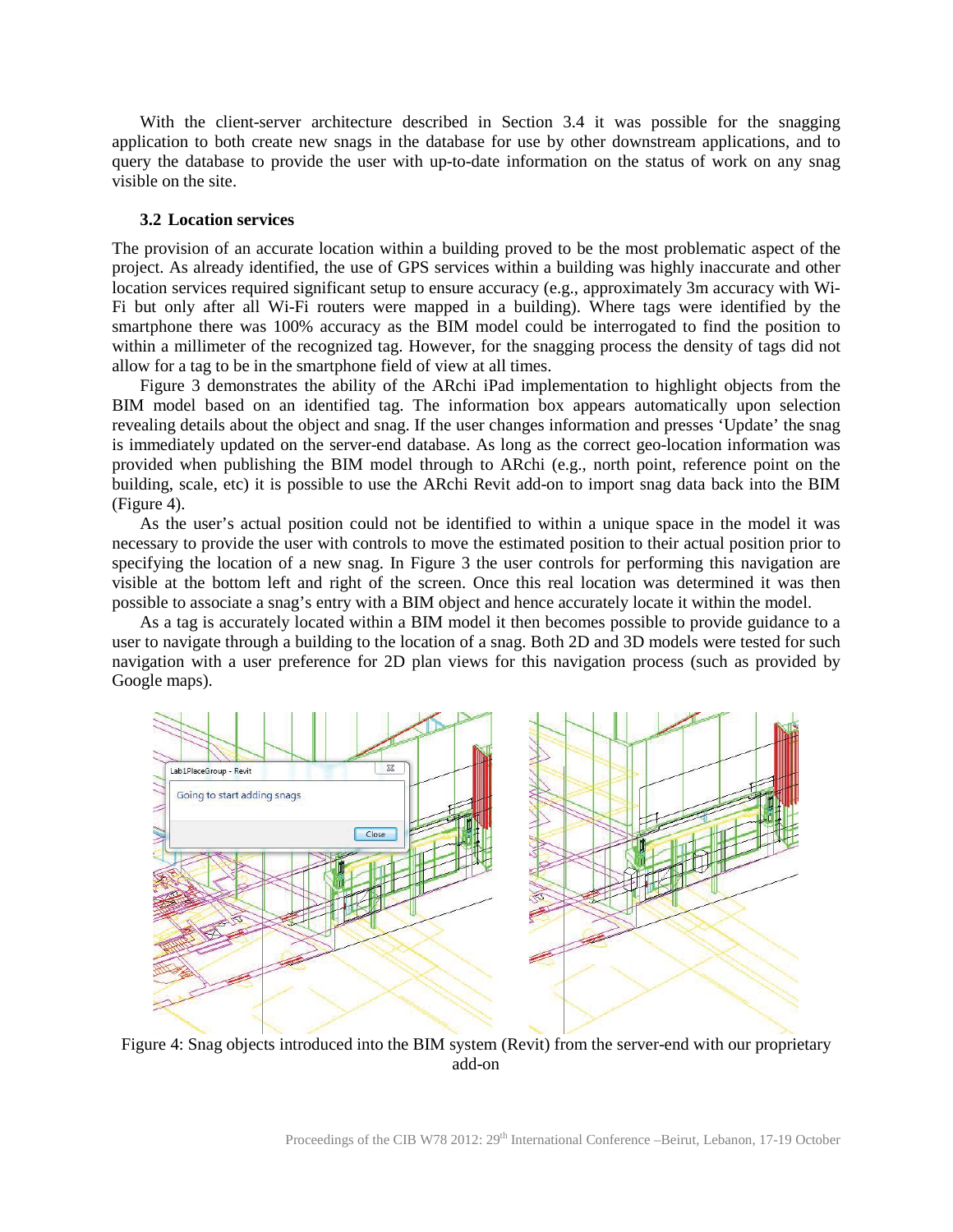#### **3.3 BIM interactions**

The ability to round trip information from BIM through to the snagging application and back again was a major consideration for the project. While it was clear that BIM information was necessary to provide a context within the AR application (i.e., the 3D context of the building model and various layers in the model) there was also a potential to feed back into the BIM model. By maintaining a linkage between unique objects in the BIM model and the objects rendered in the snagging application it was possible to feed back information on snag issues to the designers working off site. Figure 4 shows the add-on we created for Revit which allowed it to call up snag data provided by the mobile implementations of ARchi and visualize it within the BIM model. All information about a snag as published by the mobile application could be pulled through to the Revit model and browsed by the user of the BIM software.

#### **3.4 Information ecosystem**

The utilization of a client-server architecture for the snagging application allows for a separation of concerns between the functionality of the mobile application and the needs of other processes which consume the data created by the snagging application. With a centralized database being updated and queried by the snagging application it has been possible to publish the snag information in the formats required by other applications.

As described in Section 3.3 this includes the structure required to update a Revit model, but also in CSV format for importation into a workload management system. With the server-based database operating as the canonical form for all snag related information it is possible to update and publish snagrelated information to any consuming application without impact on the mobile snagging application.

|                                                        | 3 12:52 PM             |               |      |  |  |  |  |
|--------------------------------------------------------|------------------------|---------------|------|--|--|--|--|
| Author:                                                |                        |               |      |  |  |  |  |
| John                                                   |                        |               |      |  |  |  |  |
| Date:                                                  |                        |               |      |  |  |  |  |
|                                                        | ÷                      | ÷             | ÷    |  |  |  |  |
|                                                        | Sep                    | 07            | 2011 |  |  |  |  |
|                                                        |                        |               |      |  |  |  |  |
| Priority:                                              |                        |               |      |  |  |  |  |
| Highest                                                |                        |               |      |  |  |  |  |
|                                                        | Image:                 |               |      |  |  |  |  |
|                                                        | <b>Take Screenshot</b> | <b>Browse</b> |      |  |  |  |  |
|                                                        | Description:           |               |      |  |  |  |  |
| Wall on D2.05 - brass pipe label -<br>wrong label used |                        |               |      |  |  |  |  |
|                                                        | Confirm                |               |      |  |  |  |  |

Figure 5: Snag item creation in ARchi saving back to the server-end database

# **4. TESTING OF ARCHI**

The ARchi system has yet to undergo formal user testing, though a number of iterations of heuristic evaluations have been undertaken during the development of the interface to the system. The system has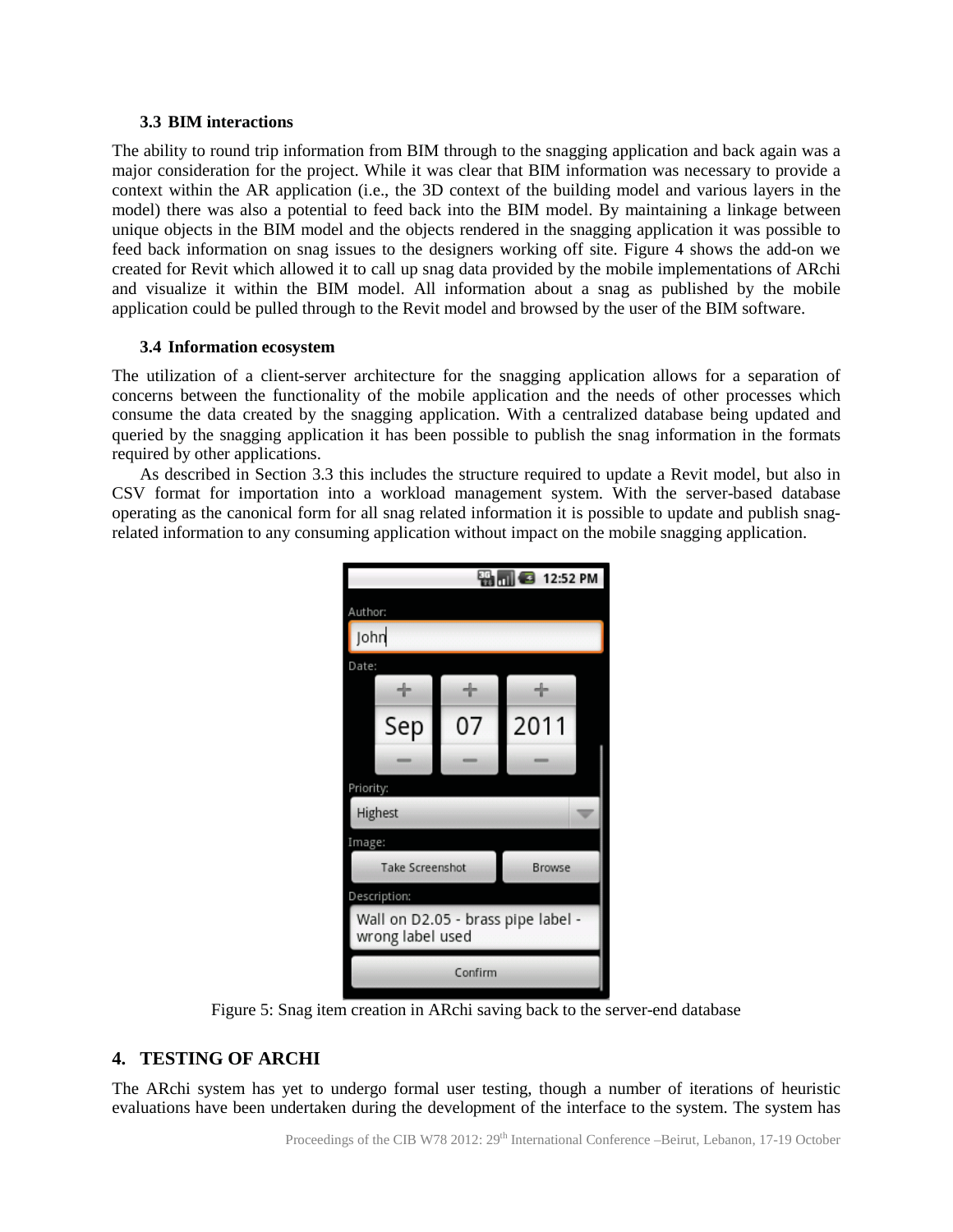been demonstrated to a number of larger A/E/C companies in New Zealand (Jasmax Architects, Daniel Marshall Architects, Fletcher Challenge Construction, and Hynds Pipes Ltd) to gauge their reaction to the utility of this work. Feedback to date has been overwhelmingly positive and further demonstrations and discussions are planned to identify champions to help progress the development of the infrastructure.

Systematic testing of three aspects of the ARchi system is planned following a second round of refinement of the provided functionality. The three aspects that we will focus the testing upon are: location accuracy in use; heuristic-based usability evaluation; and workflow integration. The location accuracy testing will be vital to ensure confidence in the ability of mobile location-based services such as we propose. Our initial development and demonstrations have identified significant issues with individual location services in particular circumstances (e.g., GPS on built-up sites and inside buildings). The level of granularity which can be guaranteed by the integrating framework of location services needs to be comprehensively evaluated. This will ensure that the processes established around the use of such a service will be appropriate to the required tasks. To date only expert-based heuristic usability tests have been undertaken. These have been useful in identifying major generic usability issues, but do not answer questions about utility of the system with actual users. A formal user testing regime will be set up with one of the A/E/C companies who have expressed interest in ARchi to ensure the interfaces are appropriately specified for their needs. Lastly, the ability to achieve widespread workflow integration needs to be tested to identify other interfaces or APIs which may be required to support the insertion of mobile location-based services into a particular company's software infrastructure. To a large extent this will require further integration testing with the major commercial software tools in use in the A/E/C domain to ensure interoperability can be achieved.

# **5. CONCLUSIONS AND FUTURE WORK**

The proliferation of location-aware smartphones has provided an opportunity to develop more intelligent computerized processes on site. However, to make this a reality requires a sophisticated framework of interoperating services which can deal with the various aspects of on-site processes. The computerization of the snagging process has provided an ideal scenario around which to develop and test such a framework. The work to date identified that the majority of the required functionality can be delivered on consumer-level smartphones on a construction site. This includes provision of a navigable 3D models, data update and retrieval from an Internet-based server, real-time tag identification, and aligned BIMmodel rendering on the video stream. However, the accuracy of the model alignment was not of a quality that would be required in a deployable system. This was also true for the location services which were trialed in the projects, where user interaction had to be supported to allow true specification of location in the model. However, industry players were impressed by the potential of the demonstrated location-aware service, indicating likely demand for such applications when these issues can be further resolved. Infrastructure contractors were particularly enthusiastic regarding the information ecosystem's potential to reduce information fragmentation. Infrastructure assets require maintenance over decades by dozens of individuals who generate information in a variety of locations and conditions. For these stakeholders a unified information ecology is considerably more attractive than just computerizing a paper-based process.

The provision of location information is being further investigated in a current project. This is providing a framework which allows any number of location identifying services to be utilized to help refine the user's current location. Depending upon which services are available at any one time they are all polled to provide estimates of the user's location, similar to the approach of Ficco and Russo (2009). By integrating the estimates from each of the location technologies it is expected that a more accurate overall position can be obtained. Future work will also look to generalize the server-based database to ease the process of providing form-based information to services which require location information and 3D data from BIM models. Our work points to the potential of an information ecosystem to affect the fundamental dynamics of design and construction far beyond the simple computerization of its individual manual processes.